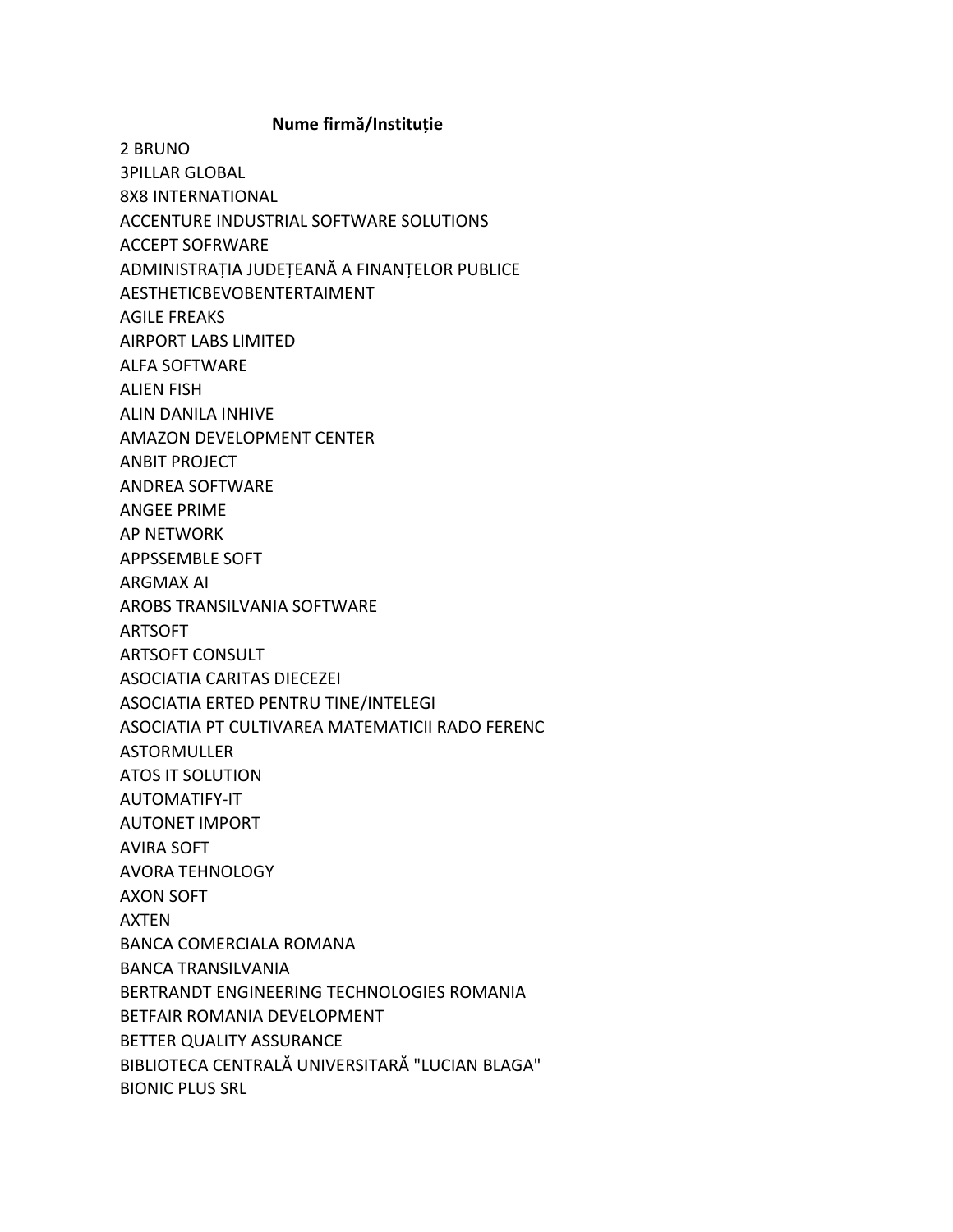BIT SOFTWARE **BITDEFENDER BITSTONE** BLACK TREE SOFTWARE BOLT SERVICES RO BOSCH AUTOMOTIVE CBMS SOFTWARE CCD CORE CYBER DEFENSE CICADA TECHNOLOGIES CIS AUTOMOTIVE CLAUD SOFT CLOUDFLIGHT ROMANIA CLOUDPUSH TECH CMB MARKETPLACE CODEXWORKS TECHNOLOGIES COERA BC COLEGIUL ECONOMIC "EMANUEL GOJDU" COLEGIUL NAȚIONAL " MIHAI EMINESCU" COLEGIUL NAȚIONAL "EMANUEL GOJDU" COLEGIUL NAȚIONAL "GH. ȘINCAI" COLEGIUL NAȚIONAL "IANCU DE HUNEDOARA" COLEGIUL NAȚIONAL "LUCIAN BLAGA" COLEGIUL NAȚIONAL "MIHAI EMINESCU" COLEGIUL NAȚIONAL "SAMUIL VULCAN" COLEGIUL NAȚIONAL "SILVANIA" COLEGIUL NAȚIONAL "SZEKELY MIKO" COLEGIUL NAȚIONAL ANDREI MUREȘANU COLEGIUL NAȚIONAL IENĂCHIȚĂ VĂCĂRESCU COLEGIUL NAȚIONAL MILITAR "MIHAI VITEAZUL" COLEGIUL TEHNIC "BATTHYANYI" COLEGIUL TEHNIC RĂDĂUȚI COLEGUL TEHNIC"INFOEL" COMPACT COMPANY PRODCOM COMPLECT TEHNOLOGY CONTINENTAL AUTOMOTIVE SYSTEMS CONTITECH FLUID AUTOMOTIVE ROMANIA CONTROL DATA SYSTEMS **CROWDSTRIKE** CTI SOFT DEVELOPMENT CYSCALE SYSTEMS DARWIN TECHNOLOGIES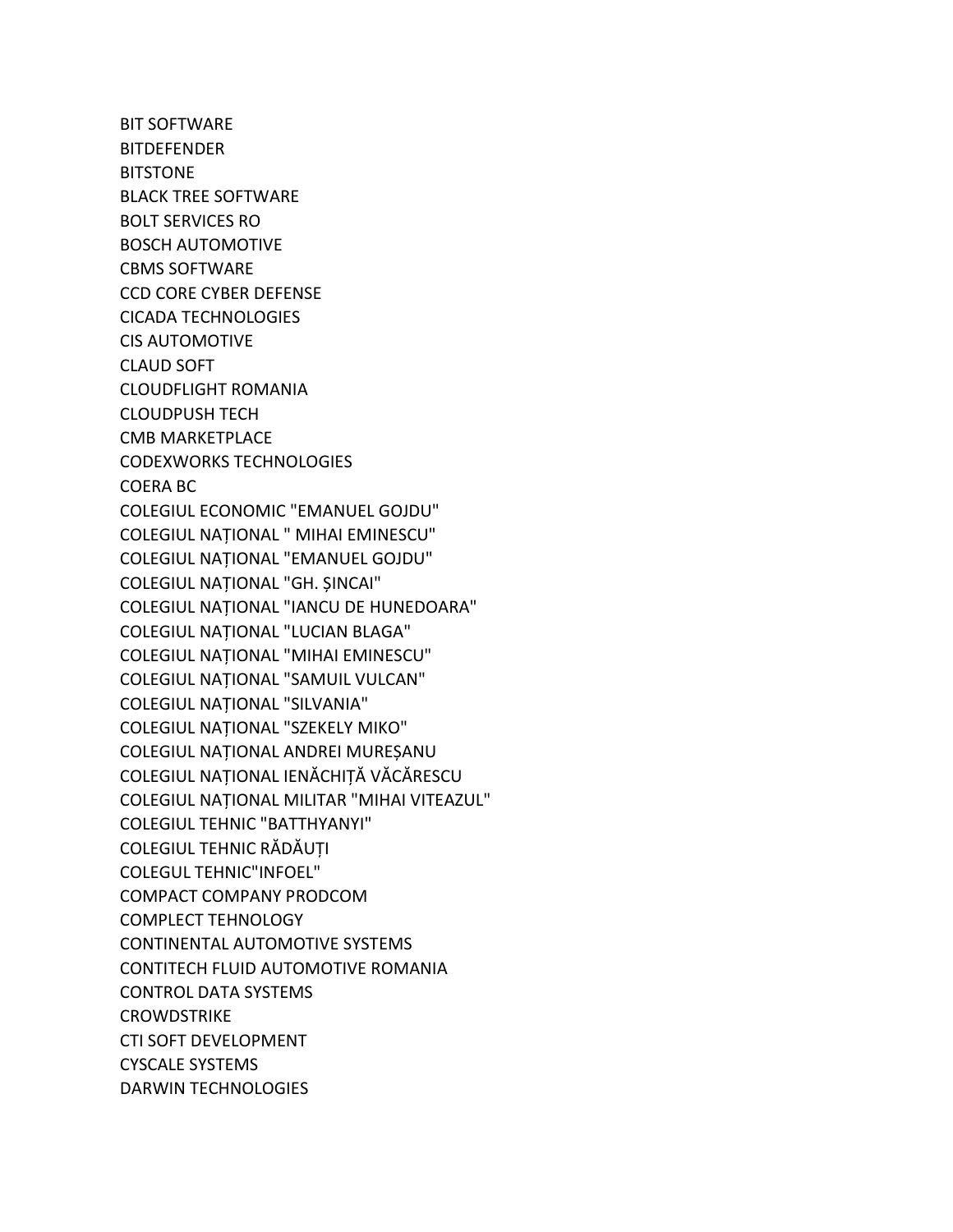DDROIDD LIMITED DELETE APPLICATION MANAGEMENT DELOITTE TEHNOLOGIE DEVRONIUM APPLICATIONS DIGITAL RESEACH AND DEVELOPMENT DIMA P. VALENTIN PFA DOVONA DPR DRAXLMAIER EASTERN DIES SERVICE EATON ELECTRO PRODUCTIE ELECTRO COMPANY ELEKTRONETIC ELROND NETWORK ENDAVA ROMANIA ENETIX SOFTWARE ENOVATION CONSULTING EXETECH COMPUTERS EXLITERON FABRIT SOFTWARE FORTECH DIGITAL FUNDATIA ALMA MATER NAPOCENSIS FUNDAȚIA ALMA MATER NAPOCENSIS FUNDATIA UPPER EDUCATION FUNDAȚIA UPPER EDUCATION FUNDMORE TECHNOLOGIES G.M.A.B. CONSULTING GAMA IT GENERIX SOFT GROUP ROMANIA GEP SOLUTIONS ROMANIA GLOBAL CONCEPT GLOBAL TEHNICAL CONTROL GLOBANT IT ROMANIA GMAB CONSULTING GNOME DESIGN GOLF GENIUS R&D GRAB CHRONOS **GURULABS** GUTENBERB CERTS CORP HERMES IT HILDEBRAND INTERNATIONAL HOLISTION SOFTWARE CONSULTING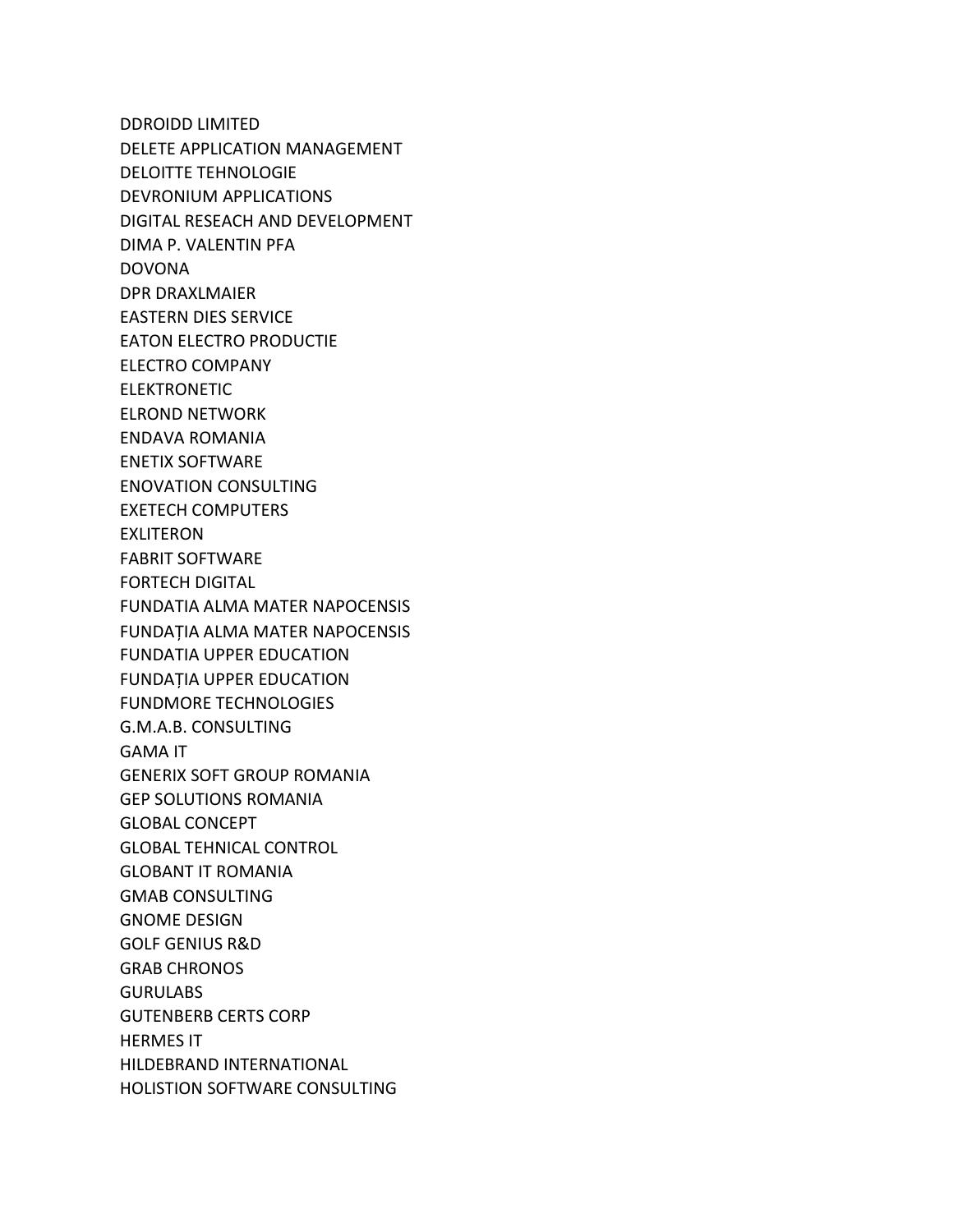HORECA INVEST HYPERMEDIA IBM ROMANIA IKON SOFT INFO WORLD INNOVATIVE BASELINE INSPIRO STUDIO CLUJ INTACCT DEVELOPMENT INTER SOFT IPSOS INTERACTIVE SERVICES ITIVITI IVXS TECHNOLOGY ROMANIA JIBE DOT COMPANY JUBIT SOLUTIONS JUMPEYE CREATIVE MEDIA LABS SOFTWARE LAITEK MEDICAL SOFTWARE LEADING SOFT LICEUL "WALDORF" LICEUL TEHNOLOGIC "CORUND" LICEUL TEHNOLOGIC "FLORIAN PORCIUS" LICEUL TEHNOLOGIC "MIHAI EMINESCU" LICEUL TEHNOLOGIC "PETRU RAREȘ" LICEUL TEHNOLOGIC "PUSKÁS TIVADAR" LICEUL TEHNOLOGIC "PUSKAS" LICEUL TEHNOLOGIC "SPIRU HARET" LICEUL TEHNOLOGIC DE TRANSPORTURI AUTO "HENRI COANDĂ" LICEUL TEORETIC "AUREL VLAICU" LICEUL TEORETIC "BATHORY ISTVAN" LICEUL TEORETIC "BOLYAI FARKAS" LICEUL TEORETIC "BOLYAI FARKAS" LICEUL TEORETIC "BOROS FORTUNAT" LICEUL TEORETIC "BRASSAI SAMUEL" LICEUL TEORETIC "DR.P. BOROS FORTUNÁT" LICEUL TEORETIC "DUMITRU TĂUȚAN" LICEUL TEORETIC "JANOS ZSIGMOND" LICEUL TEORETIC "NAGY MOZES" LICEUL TEORETIC "NICOLAE BĂLCESCU" LICEUL TEORETIC "ORIZONT" LICEUL TEORETIC "TEGLAS GABOR"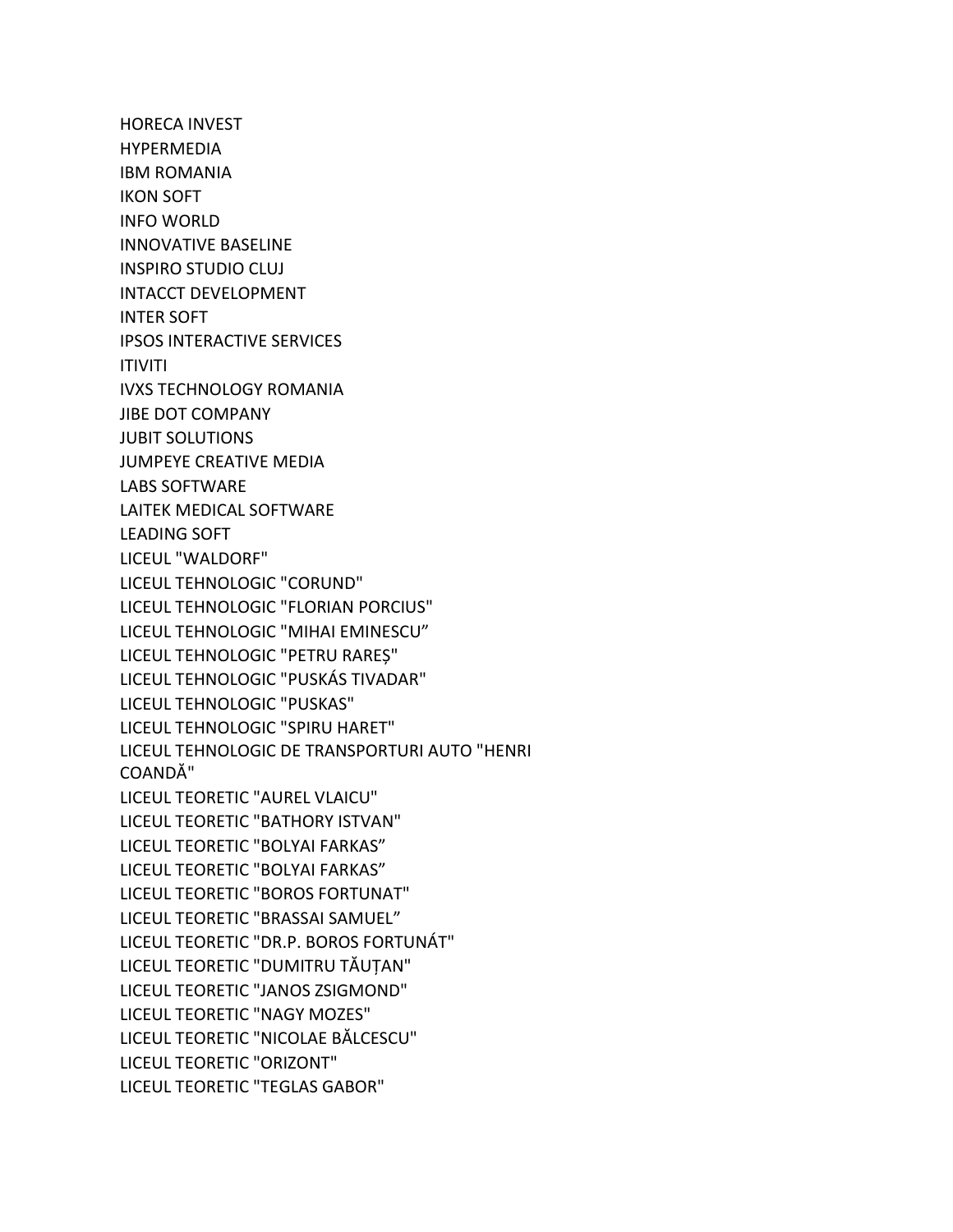LICEUL TEORETIC APACZAI LICEUL TEORETIC OCTAVIAN GOGA LINNIFY LISAM SYSTEMS LONCA SORIN PFA LUMINOS LABS LYNX SOLUTIONS MACADAMIAN MAGISTI VERBIS MARELLI CLUJ ROMANIA MCRO ENGINEERING MELINDA-IMPEX INSTAL METRO DIGITAL ROMANIA MEURS HRM MHP CONSULTING ROMANIA MICHELIN ROMANIA MICRO FOCUS SOFTWARE ROMANIA MICROSOFT ROMANIA MILNESIUM MINDIT SERVICES MINIC STUDIO MODUS CREATE MOONWALK SOLUTIONS MSG SYSTEMS ROMANIA NAGARRO IQUEST TECHNOLOGIES NATIONAL INSTRUMENTS ROMANIA NEHEMIAH SECURITY NET BRINEL NEUSOFT EDC NEVERSOFT DEVELOPMENT NEXTRA SOFTWARE NEXTTECH INTERNATIONAL NGI SYSTEMS NYMPHIS TECHNOLOGIES OCTAVIC PTS OKKWEBMEDIA ORCHESTRA DEVELOPMENT SERVICES OUBIZ APP P3 DIGITAL SERVICES PEGAZUS SOFT PITECH PLUS SA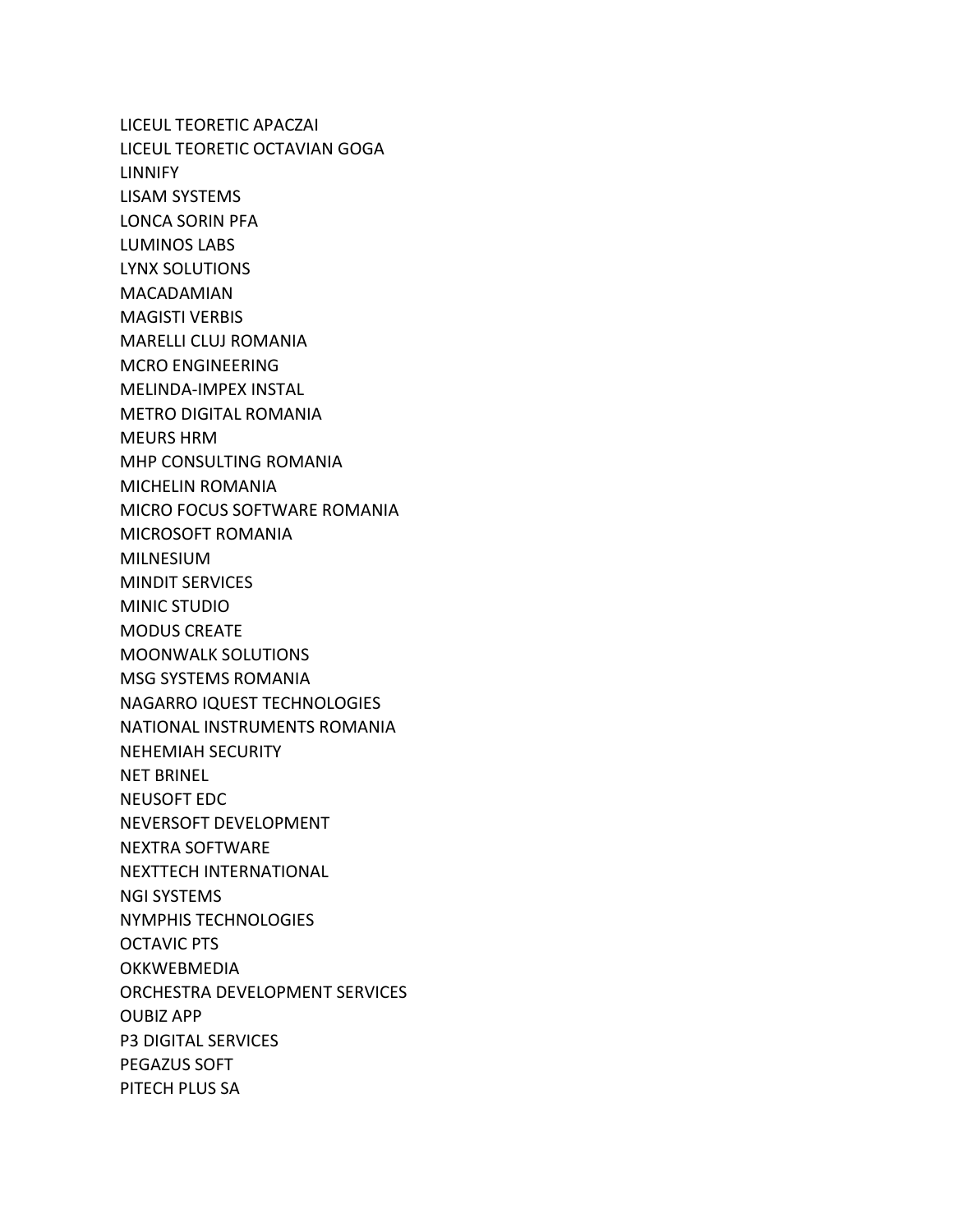**PIXELDATA** PORSCHE ENGINEERING ROMANIA PRIMARIA COMUNEI FOIENI **PRODATA QUBIZ APPS RADIO TERM RAW GEEKS REBELDOT SOLUTIONS RED ABACUS DEVELOPMENT REEA RIVERBED TECHNOLOGY LABS ROBERT BOSCH RODEAPPS ROLOWAY TECH RSL STUDIO RUBBER DUCK SOFTWARE** SANNET MEDIA **ȘCOALA "MIHAI EMINESCU" ȘCOALA GH. ȘINCAI** SCOALA GIMNAZIALĂ "ARON COTRUS" ȘCOALA GIMNAZIALĂ "AVRAM IANCU" SCOALA GIMNAZIALĂ "BETHLEN GABOR" SCOALA GIMNAZIALĂ "FULOP ARON" ȘCOALA GIMNAZIALĂ "GHEORGHE LAZĂR" SCOALA GIMNAZIALĂ "HOREA, CLOSCA SI CRISAN" SCOALA GIMNAZIALĂ "MATHE JANOS" SCOALA GIMNAZIALĂ "MIHAI EMINESCU" IGHIU SCOALA GIMNAZIALĂ "NYIRO JOZSEF" SCOALA GIMNAZIALĂ "TERRAVEDA" SCOALA GIMNAZIALĂ "TRAIAN DARJAN" SCOALA GIMNAZIALĂ "VASILE ALECSANDRI" SCOALA GIMNAZIALĂ "AXENTE SEVER" ȘCOALA GIMNAZIALĂ CAMPENI SCOALA GIMNAZIALĂ CIURULEASA SCOALA GIMNAZIALĂ CRISTEȘTI SCOALA GIMNAZIALĂ DUMITRA SCOALA GIMNAZIALĂ IERNUT SCOALA GIMNAZIALĂ LUNA DE SUS ȘCOALA GIMNAZIALĂ MAGHERANI SCOALA GIMNAZIALĂ MUGENI SCOALA GIMNAZIALĂ NR. 1 PANIC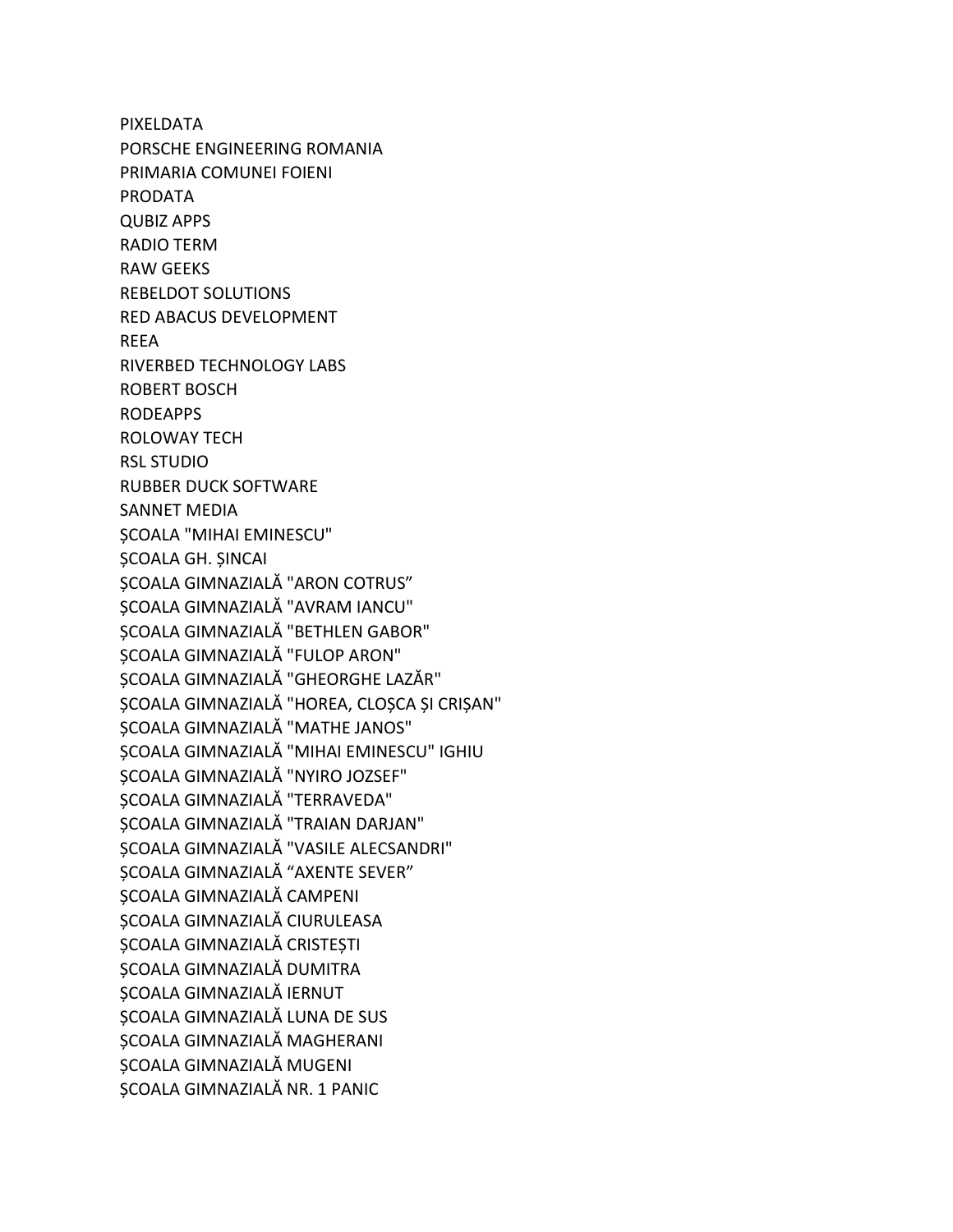ȘCOALA GIMNAZIALĂ NR. 1 PLOPIS ȘCOALA GIMNAZIALĂ NR. 1 SUCEAVA ȘCOALA GIMNAZIALĂ NR. 7 VIȘEU DE SUS ȘCOALA GIMNAZIALĂ OLTEA ȘCOALA GIMNAZIALĂ PETROS ȘCOALA GIMNAZIALĂ REFORMATĂ "TALENTUM" SDL LANGUAGE WEAVER **SECPRAL** SECTOR LABS SELECT IT SETRIO SOFT SIBIMA INFO SIEMENS SIEMENS INDUSTRY SOFTWARE SITEC SMART SOFT SERV SMEDIX INC SOBIS SOLUTIONS SOCIETE GENERALE EUROPEAN BUSINESS SERVICES SOFT ATAC SOFTECH SOLUTIONS DEVELOPMENT GROUP **SPYHCE** STAR ASSEMBLY **STEELCASE** STILO EVORA STUDEO SUVODA SOFTWARE SWEROLAB TECHNOLOGY TAPPITUDE APPS TBA RO TEC SOFTWARE SOLUTIONS TECH FORK TEDELCO TORA TRADING TRACTOR SET GO TRUSTYOU ROMANIA TVARITA UPWARD INTERNATIONAL VAT ROMANIA VILMAR